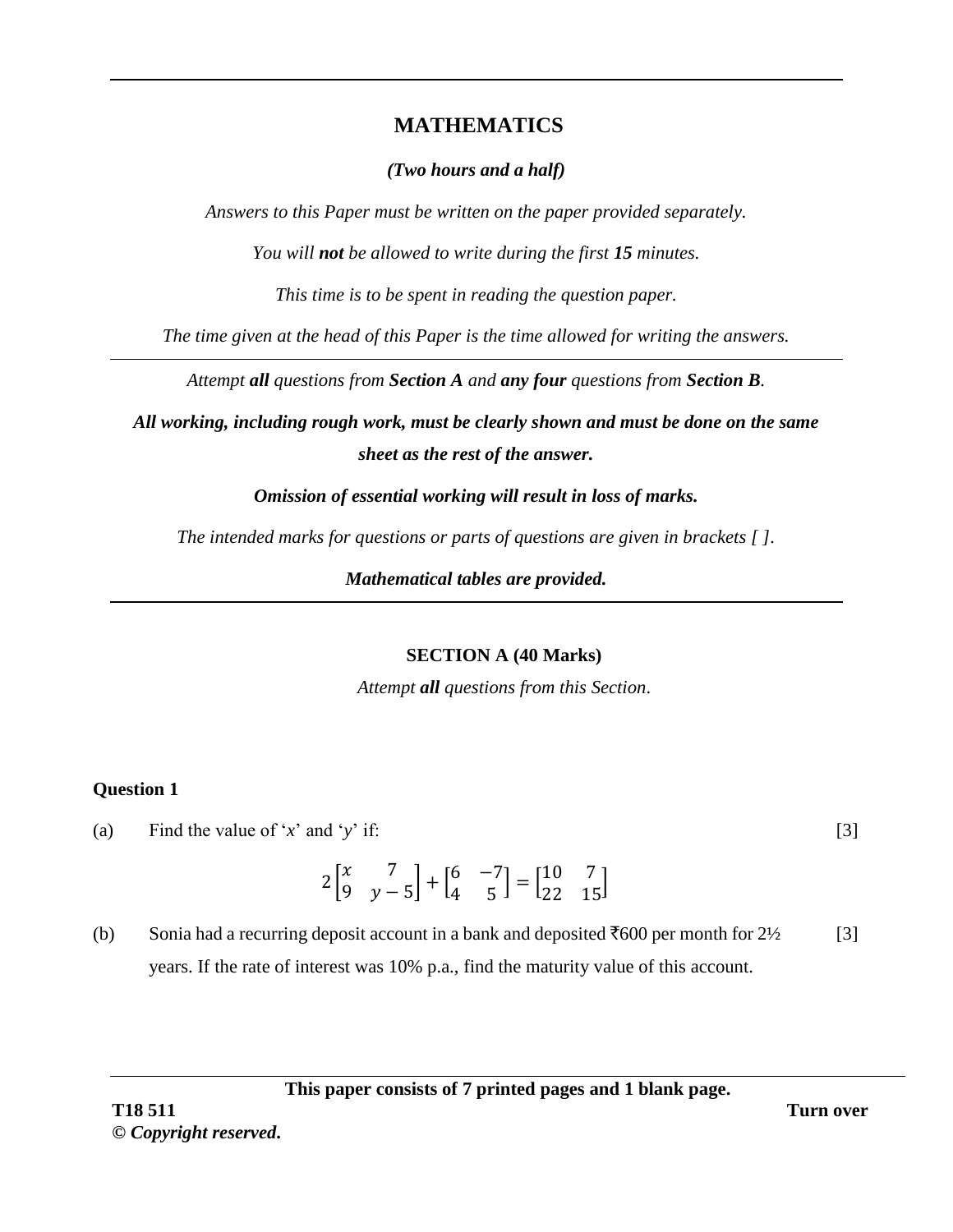- (c) Cards bearing numbers 2, 4, 6, 8, 10, 12, 14, 16, 18 and 20 are kept in a bag. A card is drawn at random from the bag. Find the probability of getting a card which is: [4]
	- (i) a prime number.
	- (ii) a number divisible by 4.
	- (iii) a number that is a multiple of 6.
	- (iv) an odd number.

#### **Question 2**

- (a) The circumference of the base of a cylindrical vessel is 132 cm and its height is 25 cm. Find the [3]
	- (i) radius of the cylinder
	- (ii) volume of cylinder. (use  $\pi = \frac{22}{7}$ )
- (b) If  $(k-3)$ ,  $(2k+1)$  and  $(4k+3)$  are three consecutive terms of an A.P., find the value of *k*. [3]
- (c) PQRS is a cyclic quadrilateral. Given  $\angle$ QPS = 73<sup>o</sup>,  $\angle$ PQS = 55<sup>o</sup> and  $\angle$ PSR = 82<sup>o</sup>, [4] S calculate:
	- (i)  $\angle$ QRS
	- $(ii) \angle RQS$
	- (iii)  $\angle$ PRQ



| (a) If $(x + 2)$ and $(x + 3)$ are factors of $x^3 + ax + b$ , find the values of ' <i>a</i> ' and ' <i>b</i> '. | $\lceil 3 \rceil$ |
|------------------------------------------------------------------------------------------------------------------|-------------------|
|------------------------------------------------------------------------------------------------------------------|-------------------|

(b) Prove that 
$$
\sqrt{\sec^2 \theta + \csc^2 \theta} = \tan \theta + \cot \theta
$$
 [3]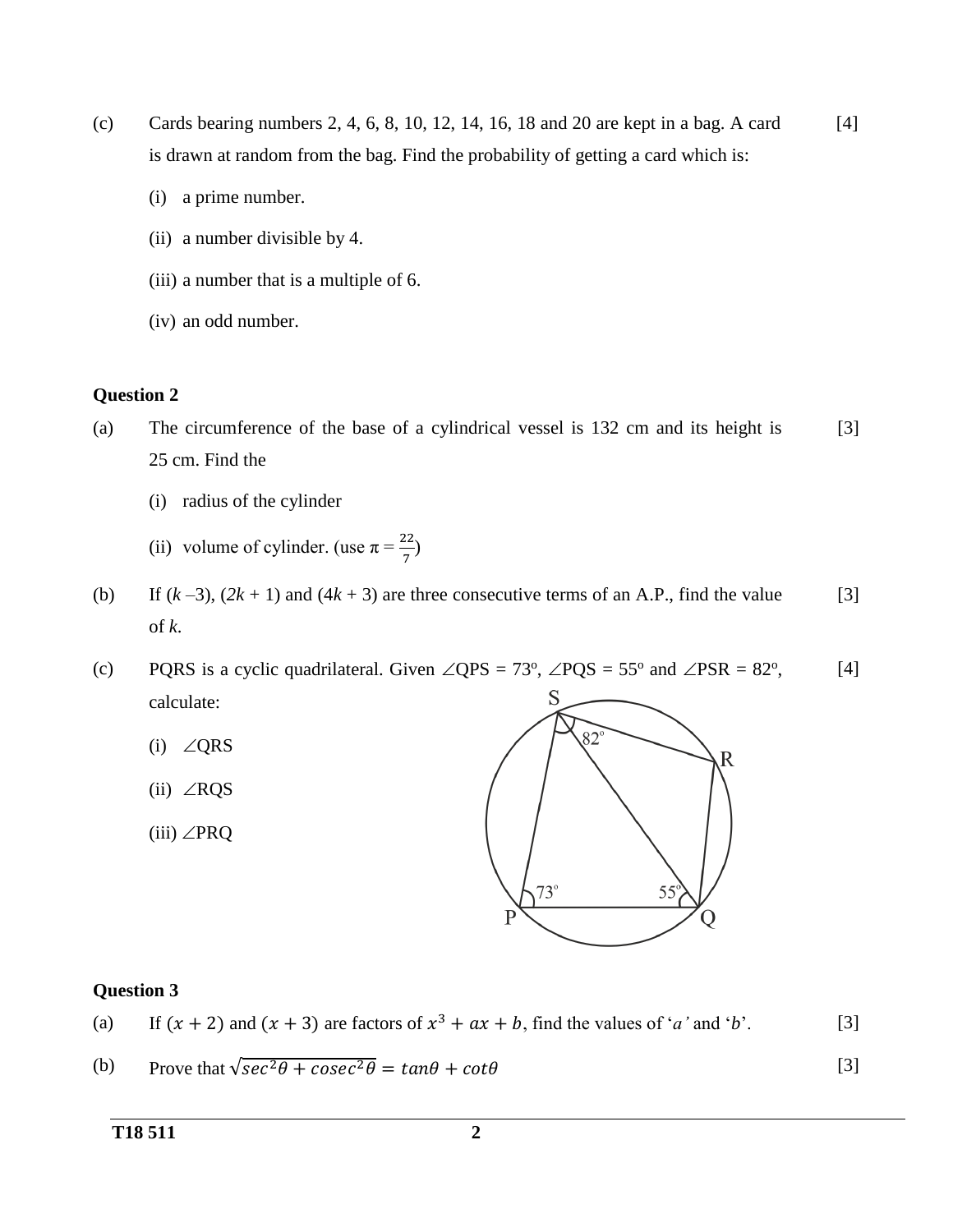(c) Using a graph paper draw a histogram for the given distribution showing the number of runs scored by 50 batsmen. Estimate the mode of the data: [4]

| Runs              | $3000 -$ | $4000 -$ | 5000- | 6000- | 7000- | 8000-          | 9000- |
|-------------------|----------|----------|-------|-------|-------|----------------|-------|
| scored            | 4000     | 5000     | 6000  | 7000  | 8000  | 9000           | 10000 |
| No. of<br>batsmen | 4        | 18       | 9     | b     |       | $\overline{2}$ | 4     |

# **Question 4**

(a) Solve the following inequation, write down the solution set and represent it on the real number line: [3]

 $-2 + 10x \le 13x + 10 < 24 + 10x, x \in \mathbb{Z}$ 

- (b) If the straight lines  $3x 5y = 7$  and  $4x + ay + 9 = 0$  are perpendicular to one another, find the value of *a.* [3]
- (c) Solve  $x^2 + 7x = 7$  and give your answer correct to two decimal places. [4]

#### **SECTION B (40 Marks)**

*Attempt any four questions from this Section*

- (a) The  $4<sup>th</sup>$  term of a G.P. is 16 and the  $7<sup>th</sup>$  term is 128. Find the first term and common ratio of the series. [3]
- (b) A man invests  $\overline{22,500}$  in  $\overline{50}$  shares available at 10% discount. If the dividend paid by the company is 12%, calculate: [3]
	- (i) The number of shares purchased
	- (ii) The annual dividend received.
	- (iii) The rate of return he gets on his investment. Give your answer correct to the nearest whole number.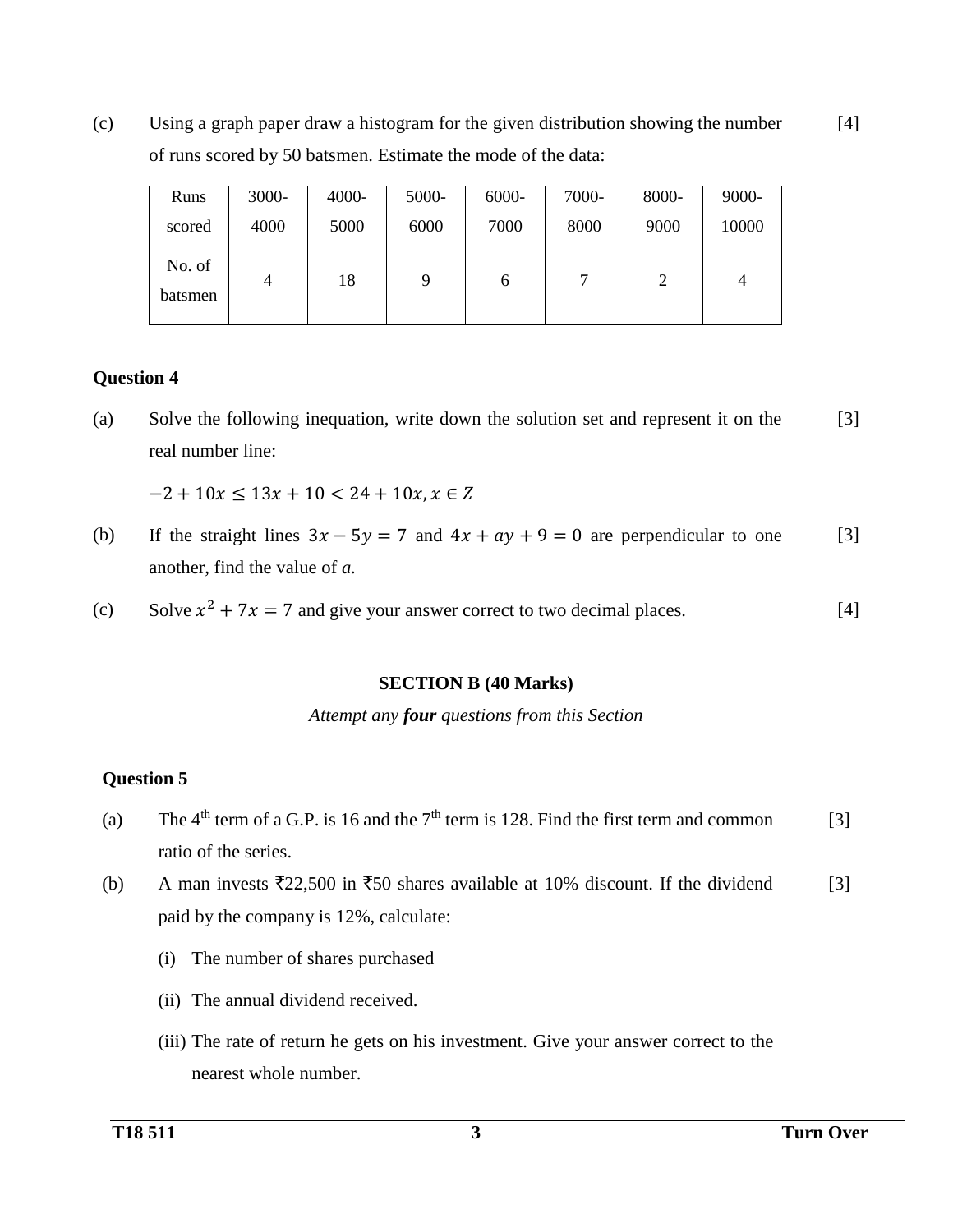- (c) Use graph paper for this question (Take 2cm = 1unit along both *x* and *y* axis). ABCD is a quadrilateral whose vertices are  $A(2,2)$ ,  $B(2,-2)$ ,  $C(0,-1)$  and  $D(0,1)$ . [4]
	- (i) Reflect quadrilateral ABCD on the *y*-axis and name it as A'B'CD.
	- (ii) Write down the coordinates of A' and B'.
	- (iii) Name two points which are invariant under the above reflection.
	- (iv) Name the polygon A'B'CD.

#### **Question 6**

(a) Using properties of proportion, solve for *x.* Given that *x* is positive: [3]

$$
\frac{2x + \sqrt{4x^2 - 1}}{2x - \sqrt{4x^2 - 1}} = 4
$$

(b) If 
$$
A = \begin{bmatrix} 2 & 3 \\ 5 & 7 \end{bmatrix}
$$
,  $B = \begin{bmatrix} 0 & 4 \\ -1 & 7 \end{bmatrix}$  and  $C = \begin{bmatrix} 1 & 0 \\ -1 & 4 \end{bmatrix}$ , find AC + B<sup>2</sup> – 10C. [3]

(c) Prove that 
$$
(1 + \cot \theta - \csc \theta)(1 + \tan \theta + \sec \theta) = 2
$$
 [4]

(a) Find the value of *k* for which the following equation has equal roots. 
$$
x^2 + 4kx + (k^2 - k + 2) = 0
$$
 [3]

- (b) On a map drawn to a scale of 1 : 50,000, a rectangular plot of land ABCD has the following dimensions.  $AB = 6cm$ ;  $BC = 8cm$  and all angles are right angles. Find: [3]
	- (i) the actual length of the diagonal distance AC of the plot in km.
	- (ii) the actual area of the plot in sq km.
- (c)  $A(2, 5)$ ,  $B(-1, 2)$  and  $C(5, 8)$  are the vertices of a triangle ABC, 'M' is a point on AB such that  $AM : MB = 1 : 2$ . Find the co-ordinates of 'M'. Hence find the equation of the line passing through the points C and M. [4]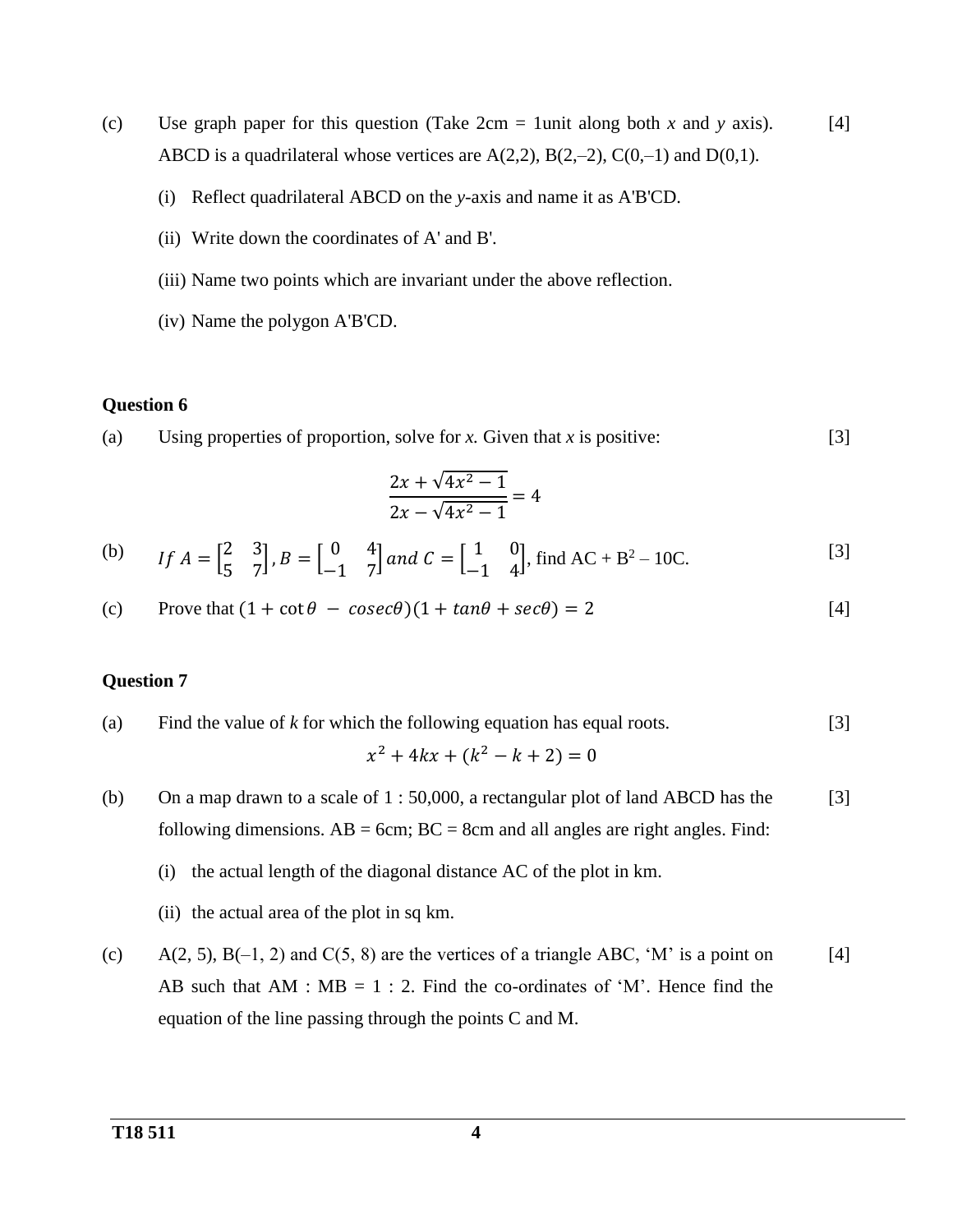## **Question 8**

- (a)  $\overline{57500}$  were divided equally among a certain number of children. Had there been 20 less children, each would have received  $\bar{\tau}100$  more. Find the original number of children. [3]
- (b) If the mean of the following distribution is 24, find the value of *'a'*. [3]

| <b>Marks</b>          | $-10$ | $10 - 20$                  | $20 - 30$ | $-40$<br>30 | $40 - 50$                |
|-----------------------|-------|----------------------------|-----------|-------------|--------------------------|
| Number of<br>students |       | $\boldsymbol{\mathcal{U}}$ |           |             | $\overline{\phantom{a}}$ |

<sup>(</sup>c) Using ruler and compass only, construct a  $\triangle ABC$  such that BC = 5 cm and AB = 6.5 cm and  $\angle ABC = 120^\circ$ [4]

- (i) Construct a circum-circle of ∆ABC
- (ii) Construct a cyclic quadrilateral ABCD, such that D is equidistant from AB and BC.

#### **Question 9**

(a) Priyanka has a recurring deposit account of  $\overline{5}1000$  per month at 10% per annum. If she gets  $\overline{5550}$  as interest at the time of maturity, find the total time for which the account was held. [3]



(iii) Find, Area of *OMN* : Area of *ORQ*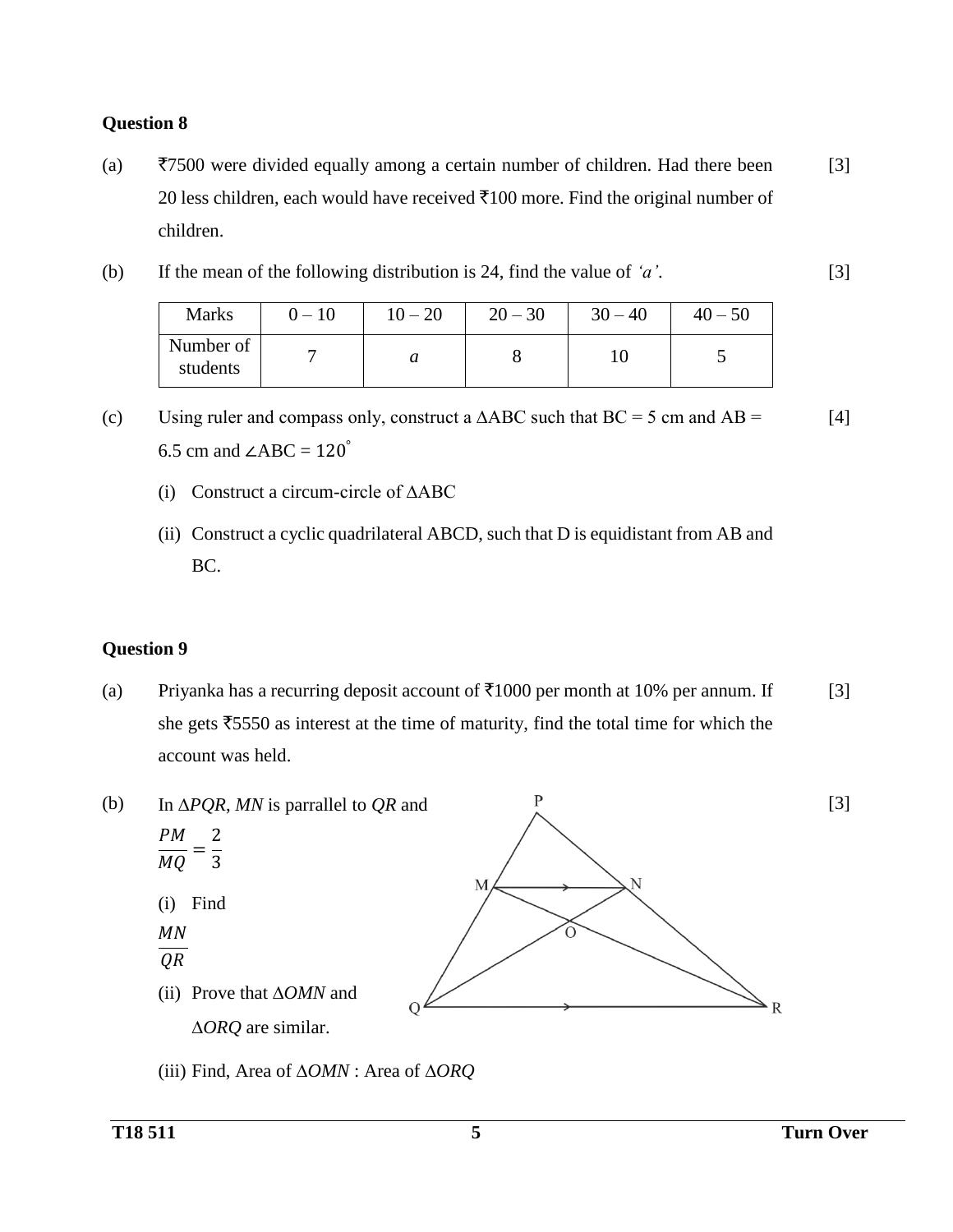(c) The following figure represents a solid consisting of a right circular cylinder with a hemisphere at one end and a cone at the other. Their common radius is 7 cm. The height of the cylinder and cone are each of 4 cm. Find the volume of the solid. [4]



- (a) Use Remainder theorem to factorize the following polynomial:  $2x^3 + 3x^2 - 9x - 10$ . [3]
- (b) In the figure given below 'O' is the centre of the circle. If  $QR = OP$  and  $\angle ORP =$ 20° . Find the value of 'x' giving reasons. [3]